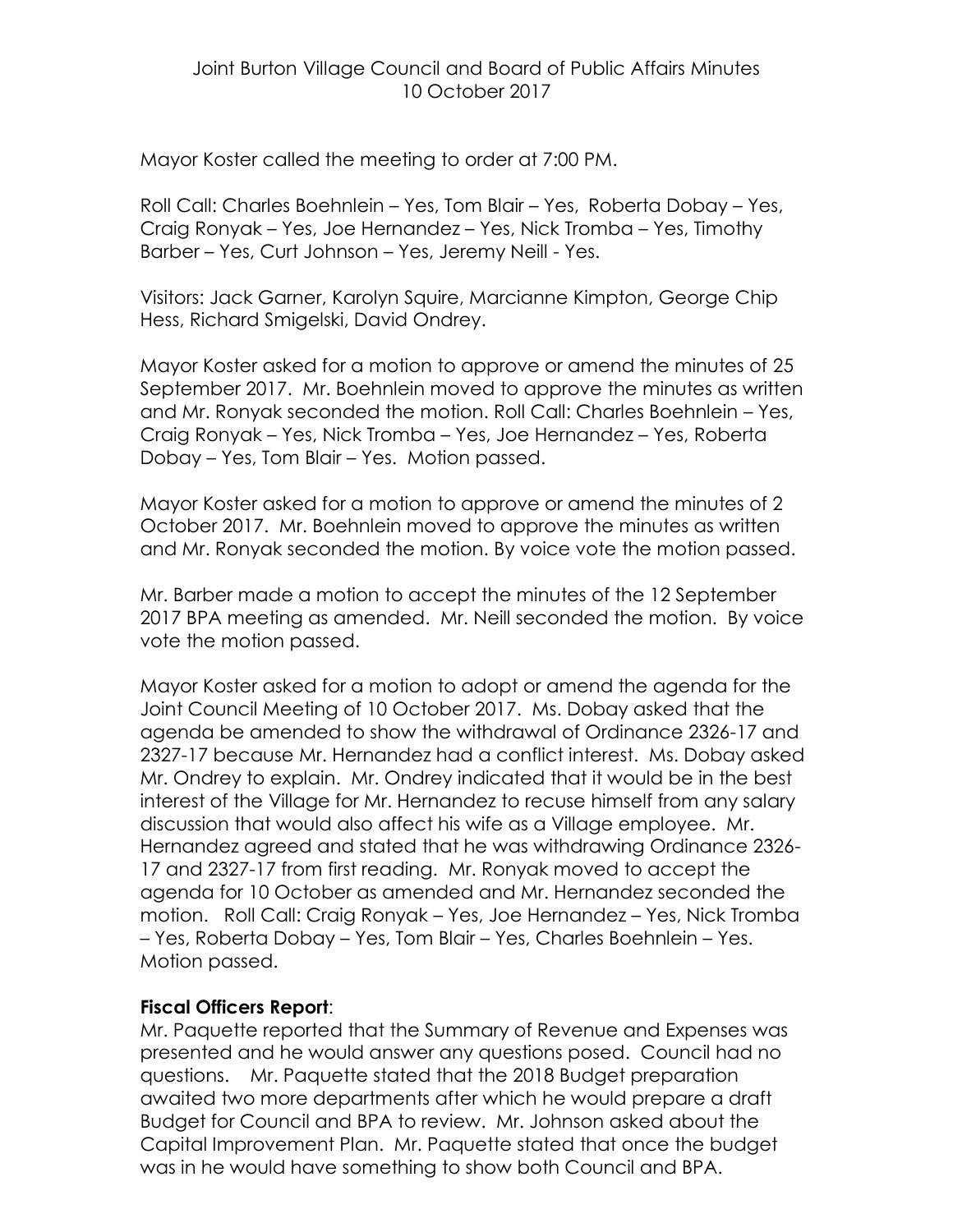Mayor Koster asked for a motion to accept and pay approved Council invoices. Mr. Boehnlein moved to accept and pay the approved invoices. Mr. Ronyak seconded the motion. Roll Call: Charles Boehnlein - Yes, Craig Ronyak – Yes, Joe Hernandez – Yes, Roberta Dobay –Yes Nick Tromba – Yes, Tom Blair – Yes.

# **BPA Cashiers Report**

Mrs. Hernandez was not available but she provided a report to the Board. There were currently 108 delinquent notices sent on 5 Oct. One account was shut off for nonpayment. Monthly meter readings will take place 13 October.

Mrs. Hernandez reported that a customer who received a delinquent notice came to the office and indicated that she paid cash to someone sitting at the Mayor's desk but did not get a receipt. The customer specifically stated that she did not give the money to the Fiscal Officer or the Deputy Admin Assistant. The Office will continue to investigate the matter but at this time the payment has not been found. The amount in question is \$173.54.

Mrs. Hernandez requested clarification about notifying the Berkshire Hills Apartment manager when apartment residents get their water shut off. BPA discussed with Mr. Rhoades who agreed that the manager of apartments needed to be notified. Mr. Barber made it a policy of the Board to notify the Berkshire Hills Apartment manager before shutting off a tenant.

# BPA Engineers Report

Mr. Hess discussed the Village's effort to televise the storm sewer between Elmar and Rapids along West Center Street. Mr. Motil was still trying to obtain quotes. Mr. Hess stated that the project could not move forward until BPA and Council decided on whether or not the storm sewer needed to be replaced. Mr. Johnson mentioned that he thought Mr. Motil had questions about who would pay for the work. Mr. Paquette stated that Council had decided to go along with whatever the BPA wanted to do for the water line replacement as that would be the deciding factor for replacing the storm sewer. BPA discussed and decided that they wanted to put the new waterline in on the far side of the sidewalk as opposed to between the curb and the sidewalk. Option 2 was determined to be the way BPA wanted to go so there was no longer a need to visually inspect the storm sewer.

Mr. Hess asked whether BPA wanted to go ahead with the survey of the sewer outfall to the river. The survey is expected to cost between \$2,750 to \$4,000 for a crew to do the survey provide a conceptual drawing along with the data collected. Mr. Barber reviewed the project as proposed so that Council knew what was planned. The Sewer outfall carries treated water out of the sewer plant and originally down to the East Branch of the Cuyahoga river. At some point in time the pipe was damaged and a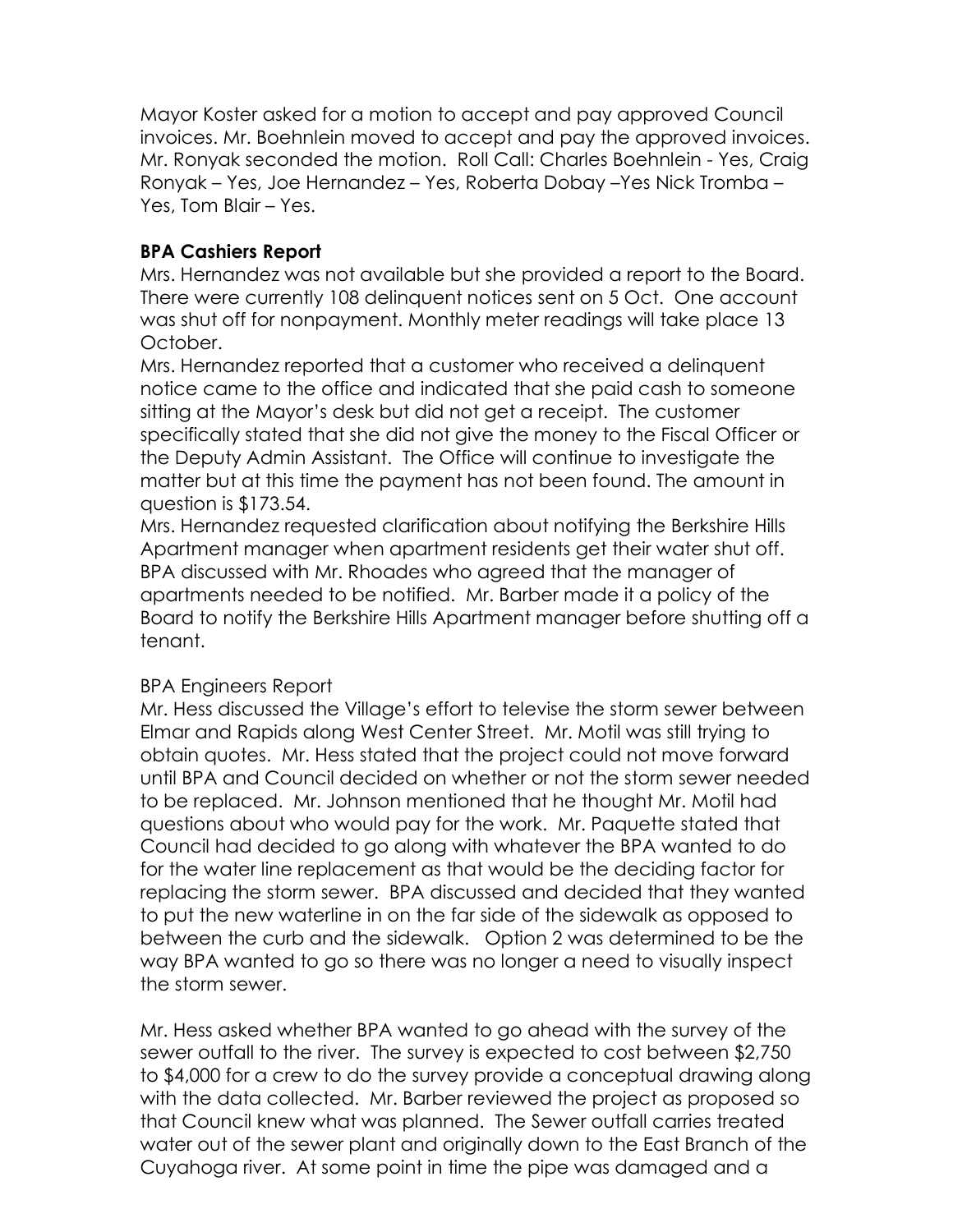shorter piece was put in place running to a ditch that eventually flows into the Cuyahoga. Because the ditch has less water available to dilute the sewer output, the Village could benefit in its copper limits by extending the sewer back to the river. Mr. Barber believed that the Akron watershed would have no problem with the project. The Army Corps of Engineers would probably be involved. Mr. Barber moved to have Mr. Hess commence the preliminary survey. Mr. Neill seconded the motion. By voice vote the motion passed.

## BPA Operators Report

Mr. Rhoades reported that the apartments at Hickox and Kirtland did require a multi meter connection for one set of apartments. Mrs. Hernandez will set the correct rate. The Sign Shop on North Cheshire has three properly installed remote read meters and Mr. Rhoades will provide the meter identification numbers to Mrs. Hernandez.

Mr. Rhoades and the Board discussed the possibility of purchasing telemetry and controls for the water tower so that Mr. Rhoades could handle the programming repairs and updates himself. The cost of a do it yourself system was approximately \$5,100. Outsourced programs and equipment were quoted between \$11,000 and \$13,000. Our current provider considers the program to be proprietary and will not sell or release a copy. Mr. Rhoades will continue to investigate.

Mr. Boehnlein asked for an update on the status of the new wastewater treatment plant. Mr. Barber explained that the Ohio EPA is preparing to issue a revised NPDES permit and a permit to install for the new plant. Once those have been released the Village will go out for bids and hopefully start work in early 2018. The cost of the project is roughly estimated at 10 to 12 million dollars.

The Board and Mr. Rhoades briefly discussed an idea put forward by the Geauga County Engineer. NOACA has expressed interest in having county wide regional sewer district. Mr. Rhoades was asked to keep everyone informed.

## **Ordinances and Resolutions**

Mr. Boehnlein placed Resolution 2017-13, estimating the amount of inactive monies and setting the date of the meeting for Designation of Depositories, on second reading and moved to waive further readings. Mr. Hernandez seconded the motion. Roll Call: Charles Boehnlein – Yes, Joe Hernandez – Yes, Tom Blair – Yes, Roberta Dobay – Yes, Nick Tromba – Yes, Craig Ronyak – Yes. Motion passed.

Mr. Boehnlein moved to adopt Resolution 2017-13 and Mr. Blair seconded the motion. Roll Call Charles Boehnlein – Yes, Tom Blair – Yes, Roberta Dobay – Yes, Joe Hernandez – Yes, Nick Tromba – Yes, Craig Ronyak – Yes. Resolution 2017-13 is adopted.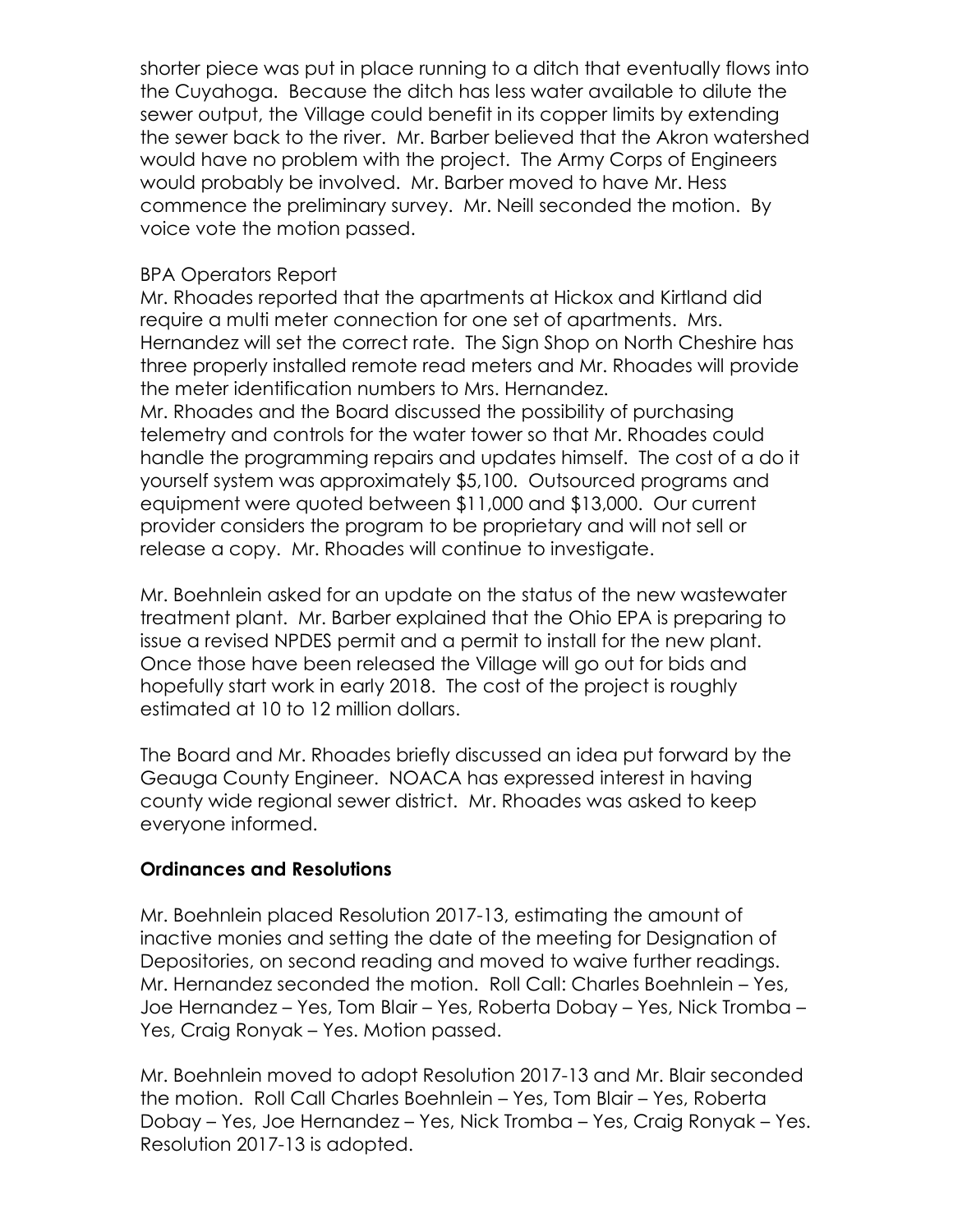Mr. Boehnlein introduced Ordinance 2326-17, to create salary and pay ranges and provide for bi-annual pay increases as approved and declaring an emergency, and placed it on first reading.

Mr. Boehnlein introduced Ordinance 2327-17, to establish pay rates for full time and part time employees for Fiscal Years 2018 and 2019 unless modified, and placed it on first reading.

Mr. Ronyak introduced Ordinance 2328-17, authorizing the Mayor and the clerk to enter into an agreement with Thrasher, Dinsmore, and Dolan, a legal professional association, to serve as the Village's Solicitor for calendar years 2018 and 2019, and placed it on first reading. Mr. Ronyak moved to waive further readings and Mr. Tromba seconded the motion. Roll Call: Craig Ronyak – Yes, Nick Tromba – Yes, Joe Hernandez – Yes, Roberta Dobay – Yes, Tom Blair – Yes, Charles Boehnlein – Yes. Motion passed.

Mr. Ronyak moved to adopt Ordinance 2328-17 and Mr. Boehnlein seconded the motion. Roll Call: Craig Ronyak – Yes, Charles Boehnlein – Yes, Tom Blair – Yes, Roberta Dobay – Yes, Joe Hernandez – Yes, Nick Tromba – Yes. Ordinance 2328-17 is adopted.

Mr. Boehnlein introduced Ordinance 2329-17, accepting the HCC Public Risk of Ohio property and liability insurance contract and authorizing the Mayor and the Fiscal Officer to enter into an agreement with Pease Kerr Canfield Insurance Partners as agents for HCC Public Risk of Ohio in an amount not to exceed \$14,493.00 and declaring an emergency, and placed it on first reading. Mr. Boehnlein moved to waive further readings and Mr. Ronyak seconded the motion. Roll Call: Charles Boehnlein – Yes, Craig Ronyak – Yes, Nick Tromba – Yes, Joe Hernandez – Yes, Roberta Dobay – Yes, Tom Blair – Yes. Motion passed.

Mr. Boehnlein moved to adopt Ordinance 2329-17 and Mr. Ronyak seconded the motion. Roll Call: Charles Boehnlein – Yes, Craig Ronyak – Yes, Nick Tromba – Yes, Joe Hernandez – Yes, Roberta Dobay – Yes, Tom Blair – Yes. Ordinance 2329-17 is adopted.

#### **Mayors Report**

Mayor Koster reported that Mr. G. Alex Hansel of the Village Street Department has resigned in favor of a position in another community. Mayor Koster and Council wished him best of luck.

Mayor Koster passed to Mr. Tromba an email from Mr. V. Crawford of WasteManagement asking if the Village was still interested in a single source provider of trash collection.

Mayor Koster reported that he had asked the Police Department to strictly enforce the prohibition of signs in the right of way and on public property.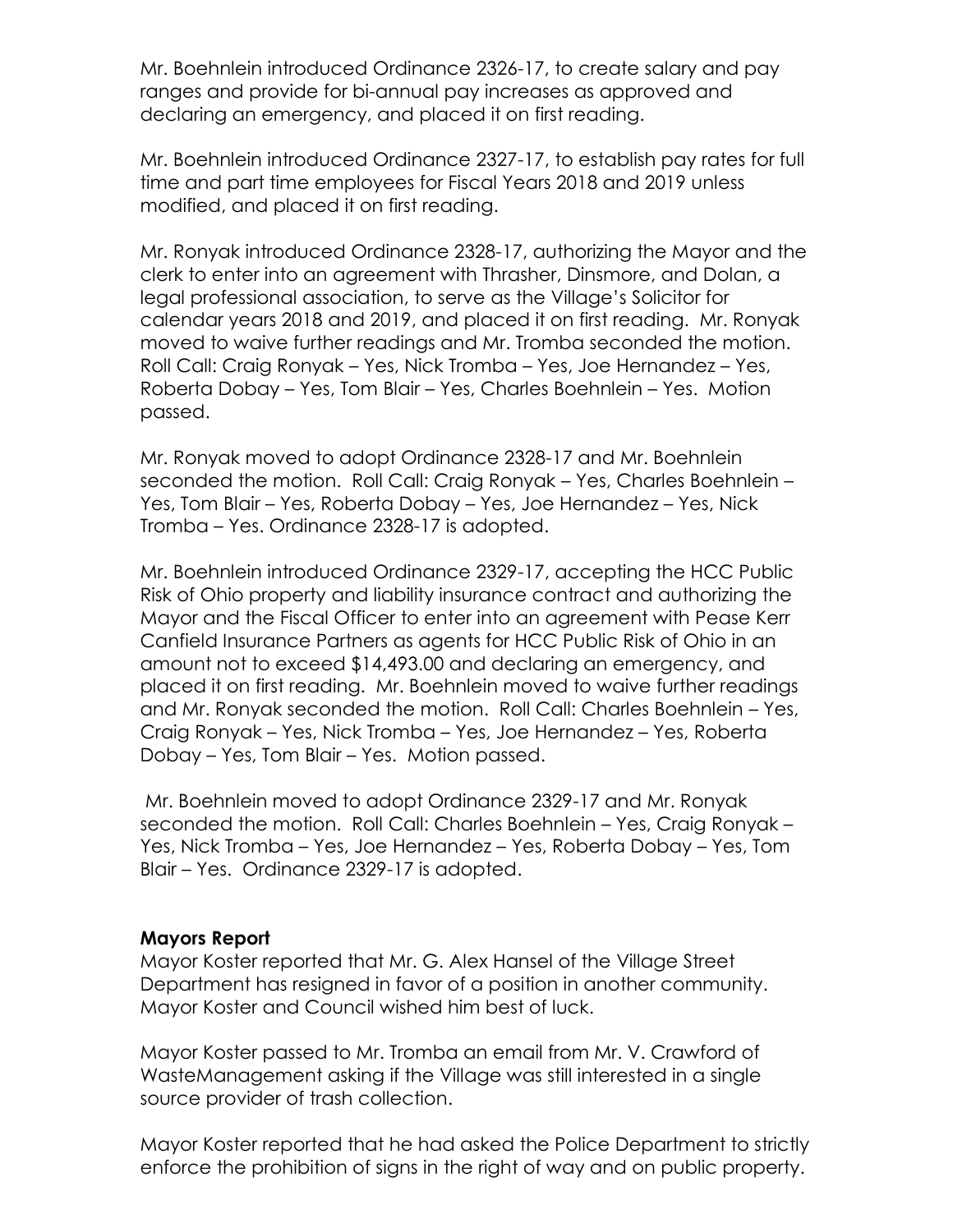The Police Department will be removing any sign, political or otherwise, from the tree lawn or in the Village park and taking them to the Police Department. Mayor Koster mentioned that he needed to meet with Mr. Safron regarding the signs for the Red Maple Inn in the public right of way. Mr. Boehnlein did not think it was okay for the Red Maple Inn to have signs on power poles.

## **Old Business**

Mr. Paquette noted that the Burton Alert Emergency Notification system was ready to go.

Mayor Koster agreed that a Capital Improvement Meeting could be called in late October or early November.

#### **New Business**

Mayor Koster deferred to Mr. Barber. The camera inspection of the West Center street storm sewer as discussed earlier.

Mr. Barber turned to a conversation concerning the Facebook page of the Utilities Department. Mr. Barber stated the he liked the idea of a Facebook page that explained what the water and sewer department were doing and why. The conversation turned to why the Village did not want a separate Facebook page. Mayor Koster stated his preference for a single social media hub affiliated with the Village to reduce confusion. Mr. Barber stated that Facebook pages did not lend themselves to be added to other pages like web pages. But the Burton Utilities page could be linked to the Burton Village Facebook page. Mayor Koster asked if the Burton Utilities page could keep real time data like boil alerts and breaks off its site and restrict its use to instruction and education. Mr. Barber and Mr. Rhoades agreed with that line of thought.

Mr. Barber addressed the issue of chlorine odors and metallic taste in the water. Mr. Barber was very concerned that residents and employees/elected officials had complaints about the quality of the water and were not communicating that to the water department. Mr. Barber explained that chlorine added to the system was a legal compliance issue and very serious. The amount of chlorine is tested routinely to make sure it is at the correct level to prevent to contamination. Mr. Barber asked everyone present if they had detected chlorine odors or a metallic taste to their water. Several Council members indicated that they had. Mr. Barber asked to office to coordinate with Mr. Rhoades and get a list of all the persons reporting odor or taste issues so that Mr. Rhoades and Mr. Hartman can go out and test the water and find a corrective action as needed.

Mayor Koster recognized Chief Smigelski. Chief Smigelski presented a quote to BPA to repair the road on South Cheshire where the water main break occurred. BPA noted that there was only one quote and discussed. Mr. Johnson moved to accept the quote from Ronyak Paving for \$14,425